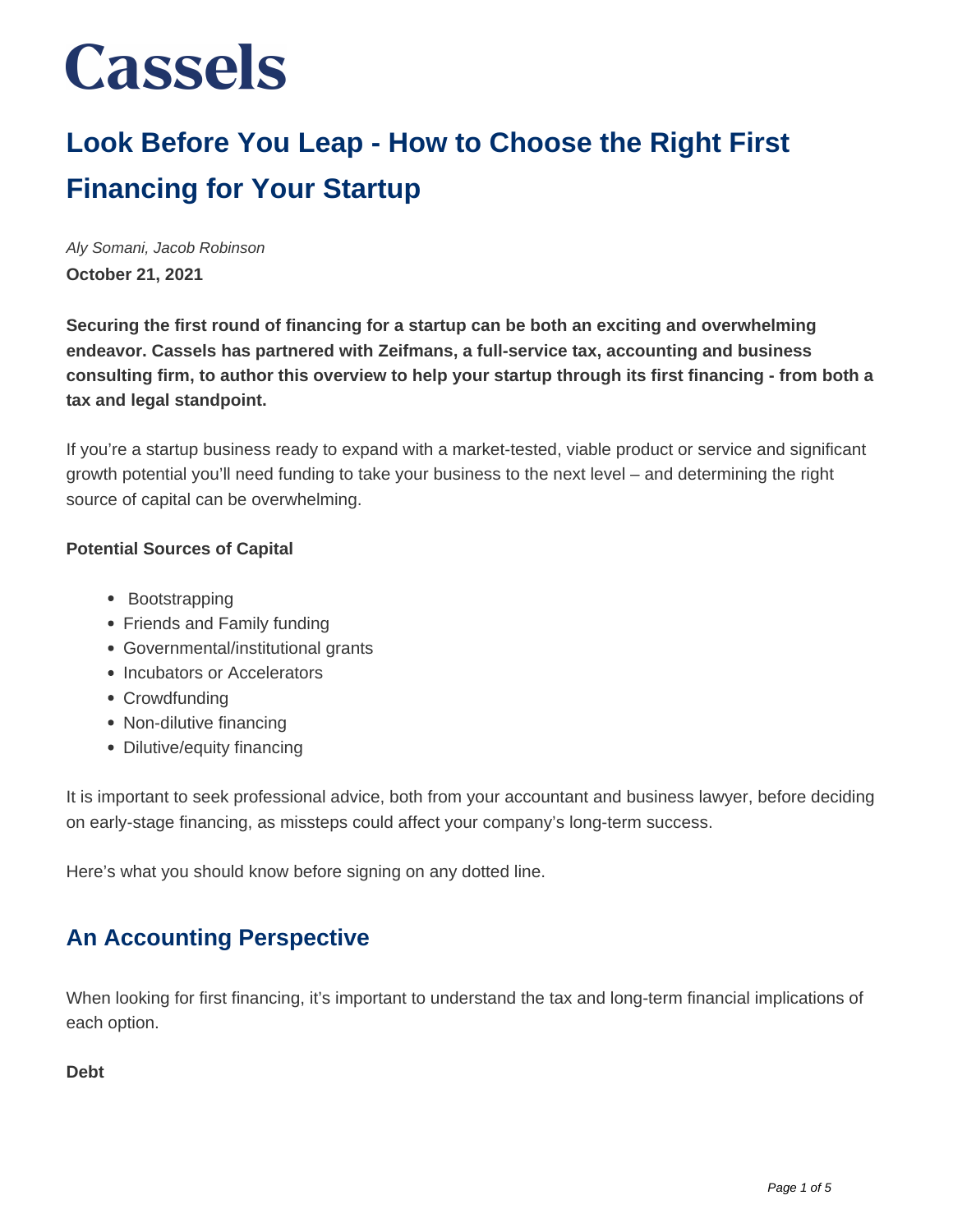As an entrepreneur, you typically have two debt-financing options - interest-free options (like bootstrapping and friends and family funding) and interest-bearing loans.

Imagine, in the above scenario, your company has funds saved and decides to bootstrap, that is, rely entirely on their own funds instead of seeking a third-party investor. This means you'd be taking an interestfree loan out from yourself. This seems ideal, but it comes with the risk that your business won't have the flexibility to expand as quickly as needed to react to the market.

If bootstrapping isn't an option, you could turn to those closest to you. The Friends and Family round of preseed funding is usually used to onboard employees, secure office space, or purchase key resources. This funding is often in the form of gifts, interest-free loans, interest-bearing loans, or equity loans.

Let's say your company chooses an interest-bearing option, either from friends and family, or from an institution like Business Development Canada (BDC). Keep in mind that you likely won't be earning taxable profits in the first few years, meaning the interest owed may result in tax inefficiencies. As the recipient of the loan, you'll have to make enough to cover interest accrued, but you may not be able to benefit from interest deduction immediately if business is not reporting profits for tax purposes.

## **Equity**

Equity is one of the most important considerations for a growing startup. You'll want to speak to your lawyer and have a plan in place early on before issuing any equity. You can issue different classes of shares with different share characteristics to a variety of investor groups, which provides flexibility as you expand. This allows you to potentially issue dividends to certain active shareholders, for example, as opposed to dormant shareholders or provide special governance rights to certain classes of shares over others.

Another consideration is whether your corporation has a Canadian Controlled Private Corporation Status (CCPC), which provides a number of tax benefits. Companies with CCPC status must be private companies incorporated in Canada. They cannot be controlled by any non-residents or public corporations. For this reason, caution is needed when issuing shares to non-residents or public corporations.

### **Government Grants**

Grants are a great option, and are available both federally and provincially. It's important to note that grants are taxable when received.

The Scientific Research and Experimental Development (SR&ED) grant may be worth exploring, for example. The SR&ED is a federal tax incentive that provides about \$3 billion worth of research and development funding annually to businesses of all sizes in a variety of sectors.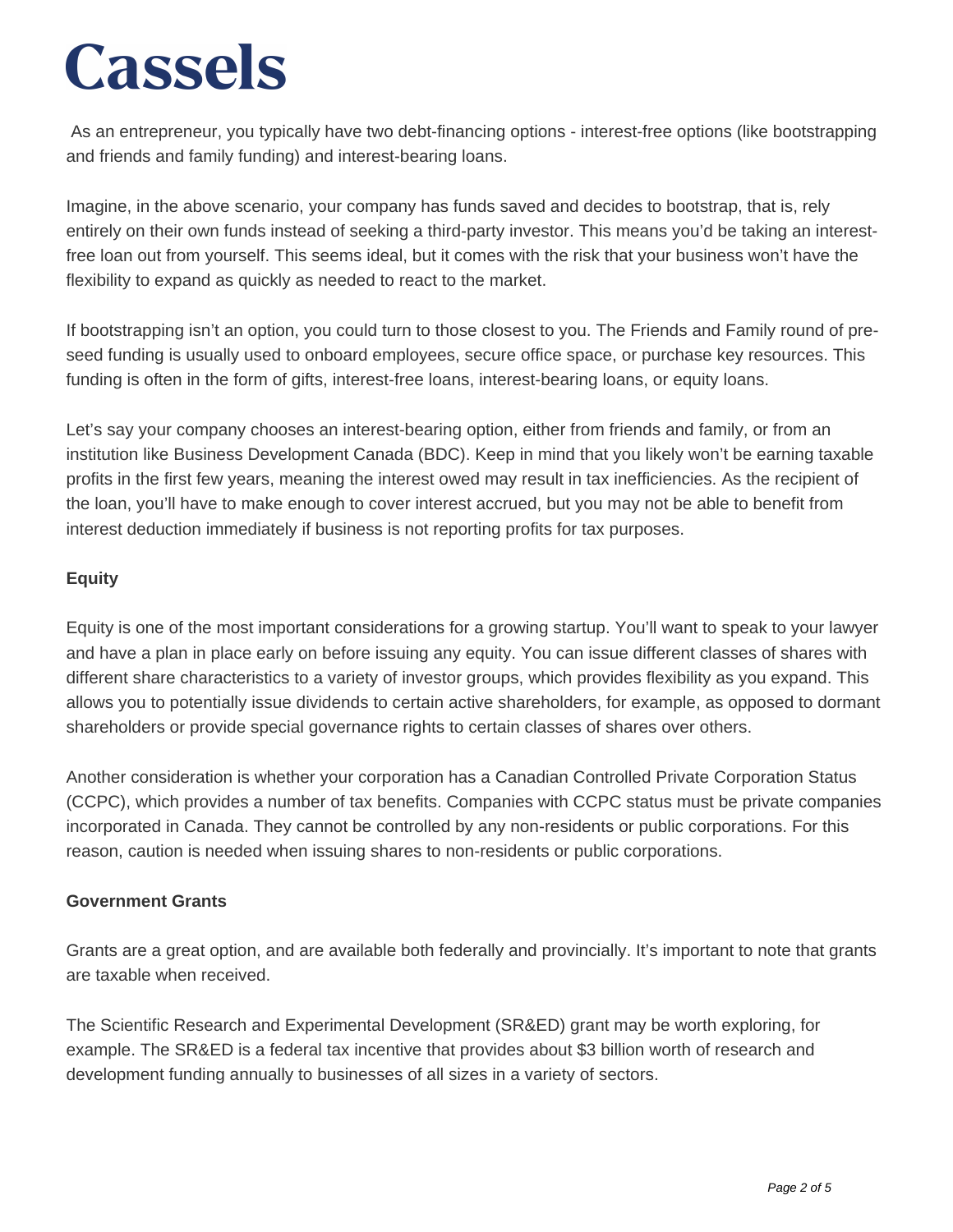As a CCPC, your company can earn a 35% tax credit on up to \$3 million for qualified SR&ED expenditures. For businesses who don't have CCPC status, the tax credit is limited to 15% of qualifying expenditures.

To explore other grants, check out Zeifmans' cheat sheet here.

### **Crowdfunding**

This is a quick way to receive cash without giving up any equity or dealing with interest payments. Essentially, you ask the public to believe in your product or service enough to help with your financing. There is a caveat, though. Even if your crowdfunded contributions are seen as donations or gifts, the funds may still be taxable.

## **A Legal Perspective**

The initial funding stage is a great time to seek professional legal advice. It's tempting to jump at your first funding opportunity without considering any long-term legal pitfalls. It is important to understand the legal implications of each option.

#### **Bootstrapping and Friends and Family Funding**

While we've already discussed bootstrapping, the Friends and Family funding is worth examining. Often called the 3 Fs - the Friends, Family and Fools – this option is the easiest and most dangerous form of funding.

Let's say your close friend is interested in investing in your business. Before agreeing, make sure both parties understand what type of funding they've agreed upon and the risks associated with this venture. Otherwise, the friendship could be destroyed in the process.

Regardless of the funding type - gift, loan or equity - it's a good idea to create a formal agreement, which Cassels can assist with.

#### **Incubators and Accelerators**

This is an interesting choice for a startup, since both options increase your chances of attracting a venture capital firm later on. It's important to note that this option may mean giving up some equity. While both incubators and accelerators offer a network of mentors to help grow your business, accelerators focus on growing a company while incubators focus more on innovation.

### **Crowdfunding**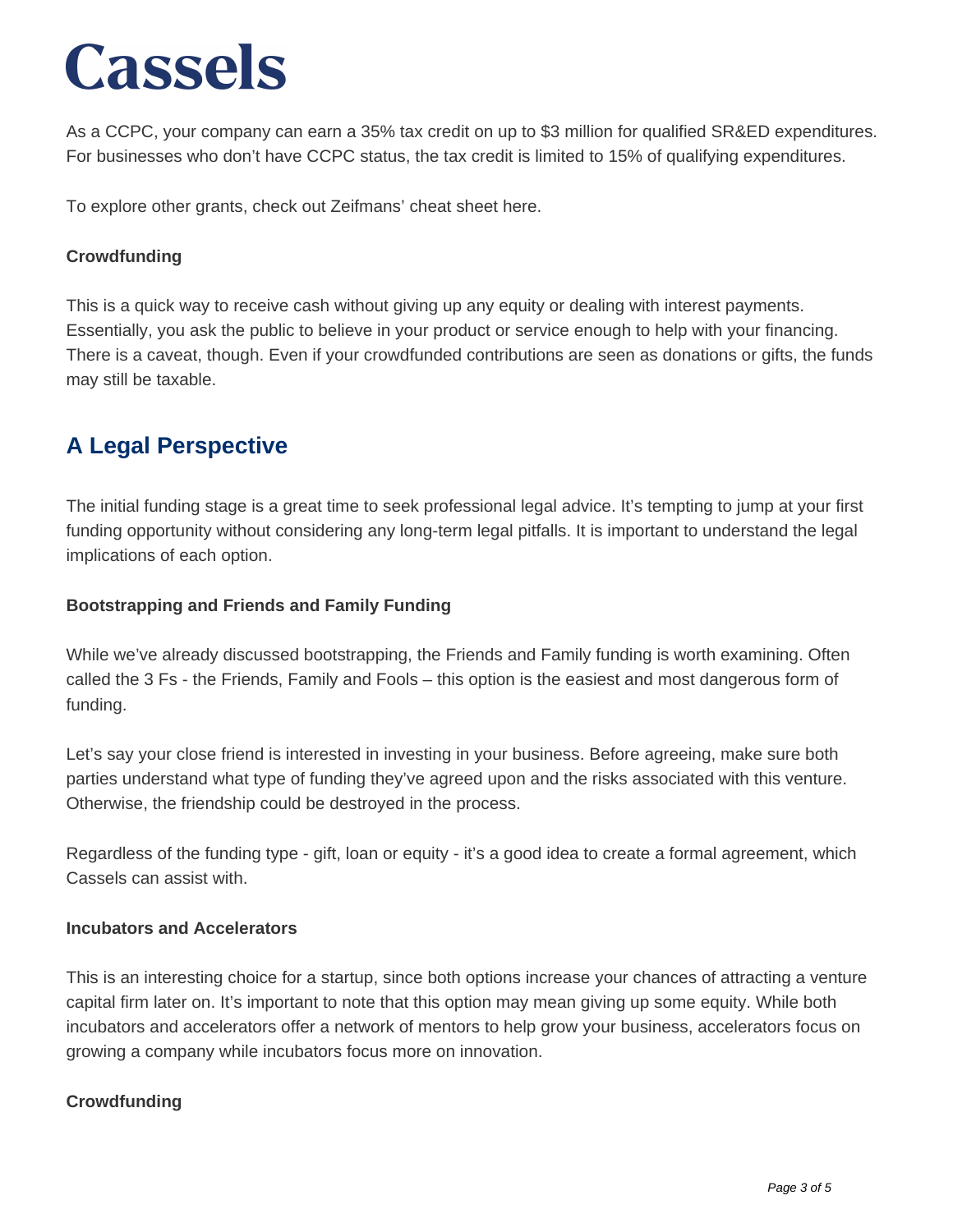If you choose to go this route, it's important to note that, because of Canadian securities laws, crowdfunding donors can't own an equity stake in your business. This type of funding also necessitates the need to pre-sell your product before it's ready for the market.

### **Non-Dilutive Financing**

For a startup, this type of funding allows owners to fund the company without giving up equity. Government grants are an example of non-dilutive financing. You can also receive non-dilutive loans through organizations like BDC, though depending on your valuation, certain terms and conditions may accompany the funding.

Regardless, choosing this type of funding means you can source "free" money to stimulate growth, which could impress future investors.

## **Equity Financing**

Securing equity funding is a huge milestone in any startup. It shows a certain level of legitimacy and is often the first major capital a business receives. But jumping at the first equity financing opportunity could be a mistake. Equity funding means giving a portion of your business to your investor - a decision that could impact your long-term success. No matter how many shares a shareholder holds, the law provides shareholders with rights and protections that you need to be aware of.

One pitfall of early equity funding involves premature valuation, which will affect the pricing of future equity rounds and acquisitions. If your business is still in its very early stages and pre-revenue, it may be best to delay setting a valuation and use other financing alternatives.

For example, a Simple Agreements for Future Equity (SAFEs) have become a common financing method that does not require a current valuation. SAFEs allow your start-up to receive money from investors now and give equity at a later date. If you're interested in a SAFE, it's important to consider these factors:

- The SAFE may include a valuation cap (a set maximum valuation at time of issue), which could determine the price per share on conversion
- Investors typically receive a pre-determined discount against the price per share in the qualified financing resulting in a conversion of the SAFE
- SAFEs often include a Most Favoured Nation clause
- SAFEs will also sometimes include pro rata rights which allows the holder to purchase additional shares to maintain their level of ownership in later financing rounds

## **Next Steps**